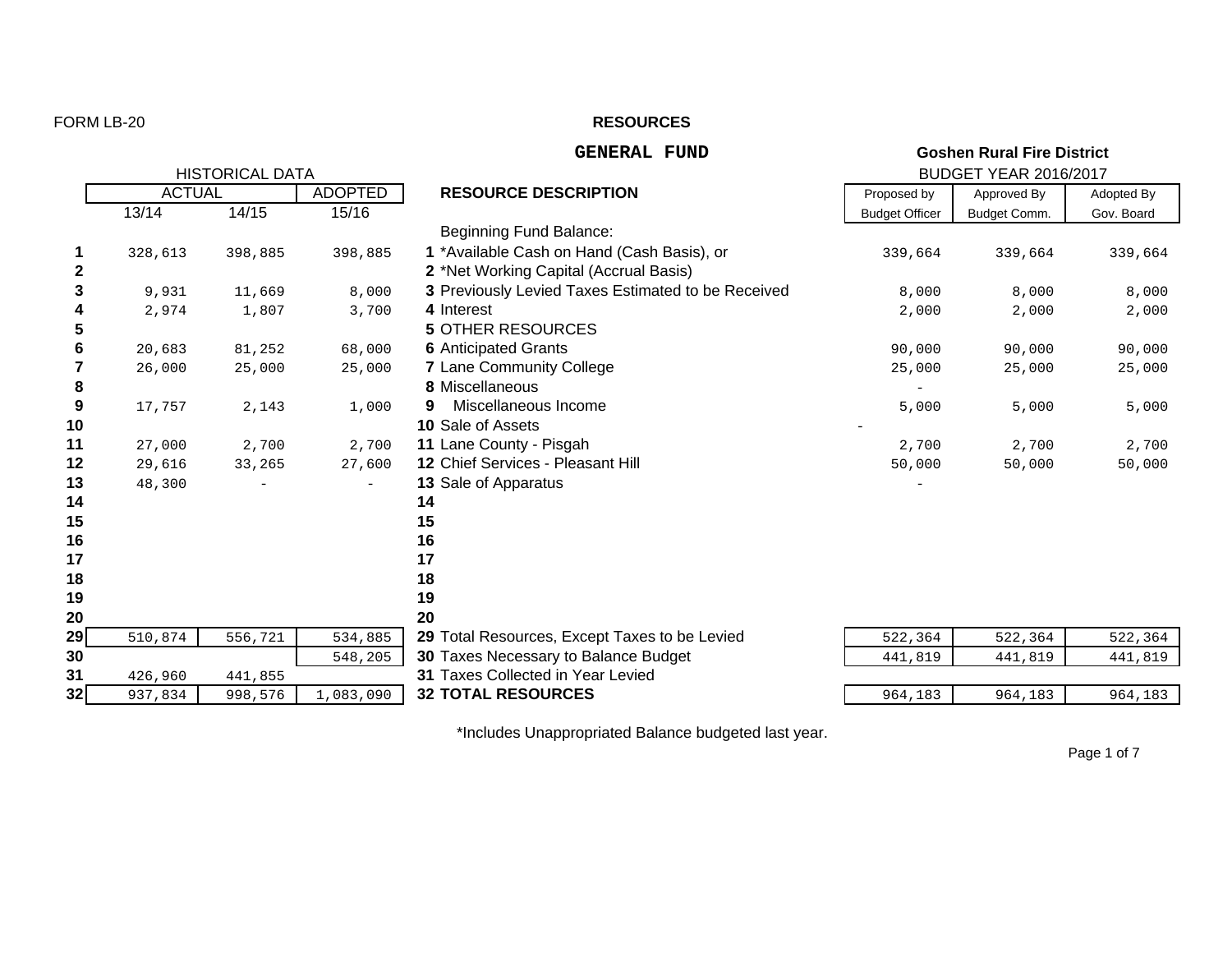#### FORM LB-31 DETAILED EXPENDITURES

|                |                        |         |                | GENERAL FUND |                                              |              |                       | <b>Goshen Rural Fire District</b> |             |
|----------------|------------------------|---------|----------------|--------------|----------------------------------------------|--------------|-----------------------|-----------------------------------|-------------|
|                | <b>HISTORICAL DATA</b> |         |                |              | <b>EXPENDITURE DESCRIPTION</b>               | Number of    |                       | BUDGET FOR NEXT YEAR2016/2017     |             |
|                | <b>ACTUAL</b>          |         | <b>ADOPTED</b> |              | <b>Personnel Services</b><br>Employees Range |              | Proposed by           | Approved By                       | Adopted By  |
|                | 13/14                  | 14/15   | 15/16          |              |                                              |              | <b>Budget Officer</b> | Budget Comm.                      | Gov. Board  |
| 1              |                        |         |                |              | 1. PERSONNEL SERVICES:                       |              |                       |                                   |             |
| $\overline{2}$ | 74,813                 | 165,198 | 12,078         |              | 2. Chief Salary                              | 1            | 85,000                | 85,000                            | 85,000      |
| 3              | 24,050                 | 29,900  | 3,600          |              | 3. Chief Service P. Hill                     |              |                       |                                   |             |
| 4              | 17,356                 | 50,242  | 49,000         |              | 4. Paid Staff                                | 1            | 45,000                | 45,000                            | 45,000      |
| 5              | 6,176                  | 27,160  | 35,000         |              | 5. Bookkeeper/Clerical                       | $\mathbf{1}$ | 40,040                | 40,040                            | 40,040      |
| 6              |                        |         |                |              | 6. Temp. Firefighter, Instructor, Inspector  |              |                       |                                   |             |
| $\overline{7}$ | 13,395                 | 3,859   | 9,000          | 7.           | Part Time help                               |              | 9,000                 | 9,000                             | 9,000       |
| 8              | 8,181                  | 7,375   | 7,800          | 8.           | Week-End Duty Pay                            |              | 6,500                 | 6,500                             | 6,500       |
| 9              |                        |         |                | 9.           |                                              |              |                       |                                   |             |
| 10             |                        |         |                | 10.          |                                              |              |                       |                                   |             |
| 11             | 8,926                  | 16,556  | 15,000         | 11.          | <b>FICA</b>                                  |              | 15,500                | 15,500                            | 15,500      |
| 12             | 18,874                 | 27,457  | 27,000         | 12.          | Medical Insurance                            |              | 36,000                | 36,000                            | 36,000      |
| 13             | 2,088                  | 4,141   | 3,000          | 13.          | Medi-Care                                    |              | 3,700                 | 3,700                             | 3,700       |
| 14             | 29,655                 | 46,725  | 35,044         | 14.          | <b>PERS</b>                                  |              | 55,500                | 55,500                            | 55,500      |
| 15             | 2,730                  | 4,301   | 6,000          | 15.          | SUI                                          |              | 6,500                 | 6,500                             | 6,500       |
| 16             | 85                     | 114     | 200            | 16.          | <b>Workers Comp</b>                          |              | 500                   | 500                               | 500         |
| 17             |                        |         | $-$            | 17.          |                                              |              |                       |                                   |             |
| 18             |                        |         |                | 18.          |                                              |              |                       |                                   |             |
| 19             | 206,329                | 383,028 | 202,722        | 19.          | TOTAL PERSONNEL SERVICES                     |              | 303,240               | 303,240                           | 303,240     |
| 20             |                        |         |                | 20.          |                                              |              |                       |                                   |             |
| 21             |                        |         |                | 21.          |                                              |              |                       |                                   |             |
| 22             |                        |         |                | 22.          |                                              |              |                       |                                   |             |
| 23             |                        |         |                | 23.          |                                              |              |                       |                                   |             |
| 24             |                        |         |                | 24.          |                                              |              |                       |                                   |             |
| 25             |                        |         |                | 25.          |                                              |              |                       |                                   |             |
| 26             |                        |         |                | 26.          |                                              |              |                       |                                   | Page 2 of 7 |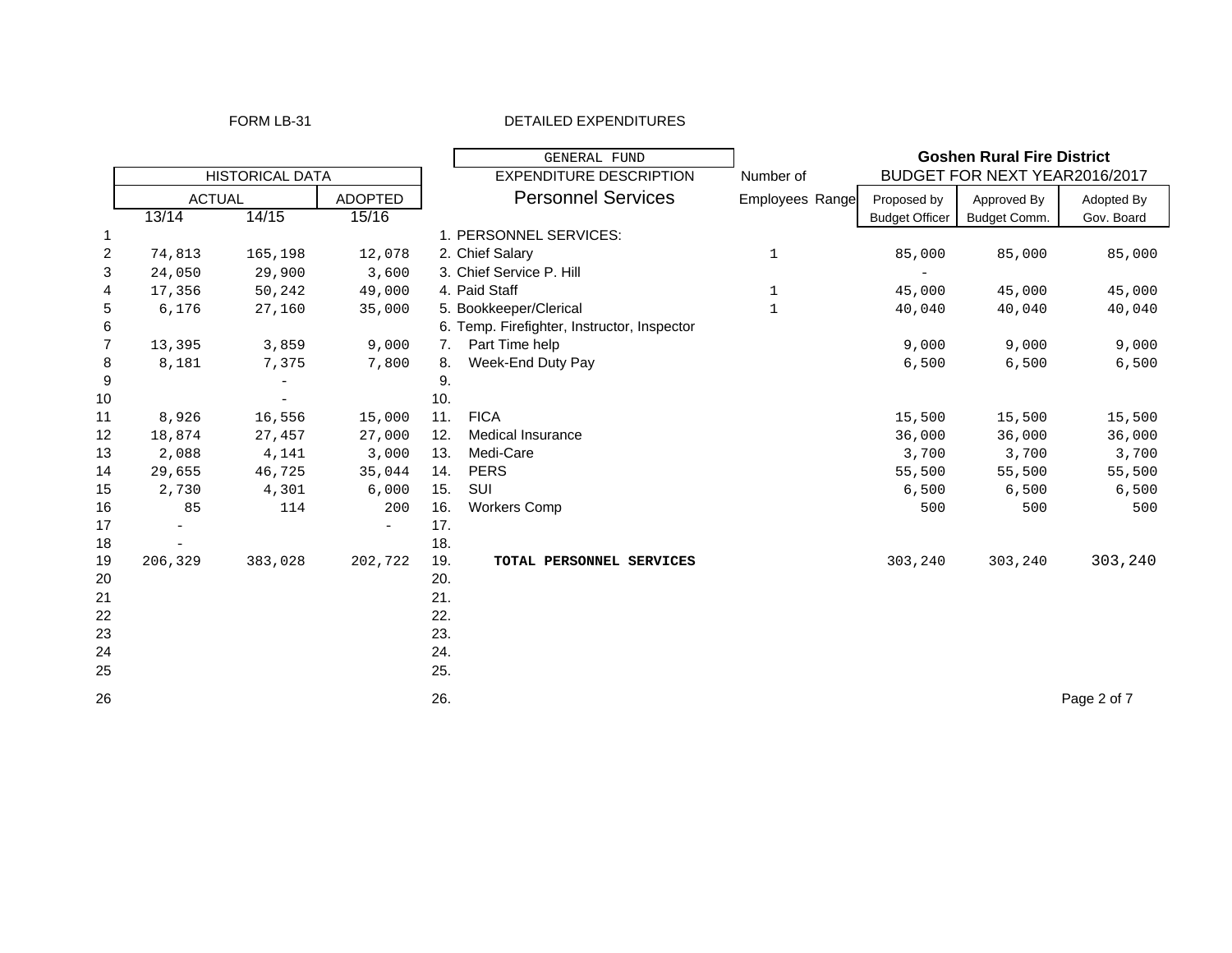### FORM LB-31 DETAILED EXPENDITURES

|                |               |                          |                |     | <b>General Fund</b>               |                 |                       | <b>Goshen Rural Fire District</b> |            |
|----------------|---------------|--------------------------|----------------|-----|-----------------------------------|-----------------|-----------------------|-----------------------------------|------------|
|                |               | <b>HISTORICAL DATA</b>   |                |     | <b>EXPENDITURE DESCRIPTION</b>    | Number of       |                       | BUDGET FOR NEXT YEAR 2016/2017    |            |
|                | <b>ACTUAL</b> |                          | <b>ADOPTED</b> |     | <b>Materials &amp; Services</b>   | Employees Range | Proposed by           | Approved By                       | Adopted By |
|                | 13/14         | 14/15                    | 15/16          |     |                                   |                 | <b>Budget Officer</b> | Budget Comm.                      | Gov. Board |
|                |               |                          |                |     |                                   |                 |                       |                                   |            |
| -1             | 7,617         | 5,654                    | 12,000         |     | 1. Fuel & Oil                     |                 | 10,000                | 10,000                            | 10,000     |
| $\overline{c}$ |               |                          |                |     | 2. Repair & Maintenance           |                 |                       |                                   |            |
| 3              | 29,584        | 17,695                   | 20,000         | 3.  | Fire Equipment                    |                 | 20,000                | 20,000                            | 20,000     |
| $\overline{4}$ | 39,172        | 10,450                   | 27,000         | 4.  | Non-Rolling Property              |                 | 15,000                | 15,000                            | 15,000     |
| 5              | 2,711         | 253                      | $\sim$         | 5.  | Supplies                          |                 | 3,000                 | 3,000                             | 3,000      |
| 6              | 22,678        | 20,730                   | 34,850         |     | 6. Operating Materials & Supplies |                 | 56,611                | 56,611                            | 56,611     |
| $\overline{7}$ | 24,992        | 20,201                   | 25,200         |     | 7. Small Equipment                |                 | 25,000                | 25,000                            | 25,000     |
| 8              | 28,954        | 23,925                   | 33,000         |     | 8. Legal Fees                     |                 | 10,000                | 10,000                            | 10,000     |
| 9              | 148           | $\sim$                   | 850            |     | 9. Prevention                     |                 | 5,000                 | 5,000                             | 5,000      |
| 10             | 16,326        | 18,878                   | 17,775         |     | 10. Utilities & Hydrant           |                 | 15,000                | 15,000                            | 15,000     |
| 11             | 23,011        | 20,398                   | 30,000         |     | 11. Volunteers                    |                 | 30,000                | 30,000                            | 30,000     |
| 12             |               |                          |                |     | 12. Administrative Costs          |                 |                       |                                   |            |
| 13             | 3,258         | 7,741                    | 9,250          | 13. | Training, Conferences & Meetings  |                 | 10,000                | 10,000                            | 10,000     |
| 14             | 2,417         | 2,021                    | 6,250          | 14. | Travel Expenses/Mileage           |                 | 3,000                 | 3,000                             | 3,000      |
| 15             | 539           | 2,422                    | 2,700          | 15. | Dues                              |                 | 2,500                 | 2,500                             | 2,500      |
| 16             | 20,377        | 23,245                   | 17,400         |     | 16. Insurance                     |                 | 35,000                | 35,000                            | 35,000     |
| 17             | 6,200         | 6,700                    | 6,700          |     | 17. Accounting & Auditing         |                 | 7,000                 | 7,000                             | 7,000      |
| 18             | 1,904         | 360                      | 375            |     | 18. Contracts                     |                 | 400                   | 400                               | 400        |
| 19             | 5,430         |                          |                |     | 19. Contract Bookkeeper/Admin.    |                 |                       |                                   |            |
| 20             | 28,048        | 30,098                   | 30,098         |     | 20. Communications                |                 | 30,098                | 30,098                            | 30,098     |
| 21             |               | $\overline{\phantom{m}}$ | 111,000        |     | 21. Miscellaneous                 |                 |                       |                                   |            |
| 22             | 1,219         | 1,461                    | 1,200          |     | 22. Payroll Processing            |                 | 2,000                 | 2,000                             | 2,000      |
| 23             | 264,585       | 212,232                  | 385,648        |     | 23 Total Materials & Services     |                 | 279,609               | 279,609                           | 279,609    |

Page 3 of 7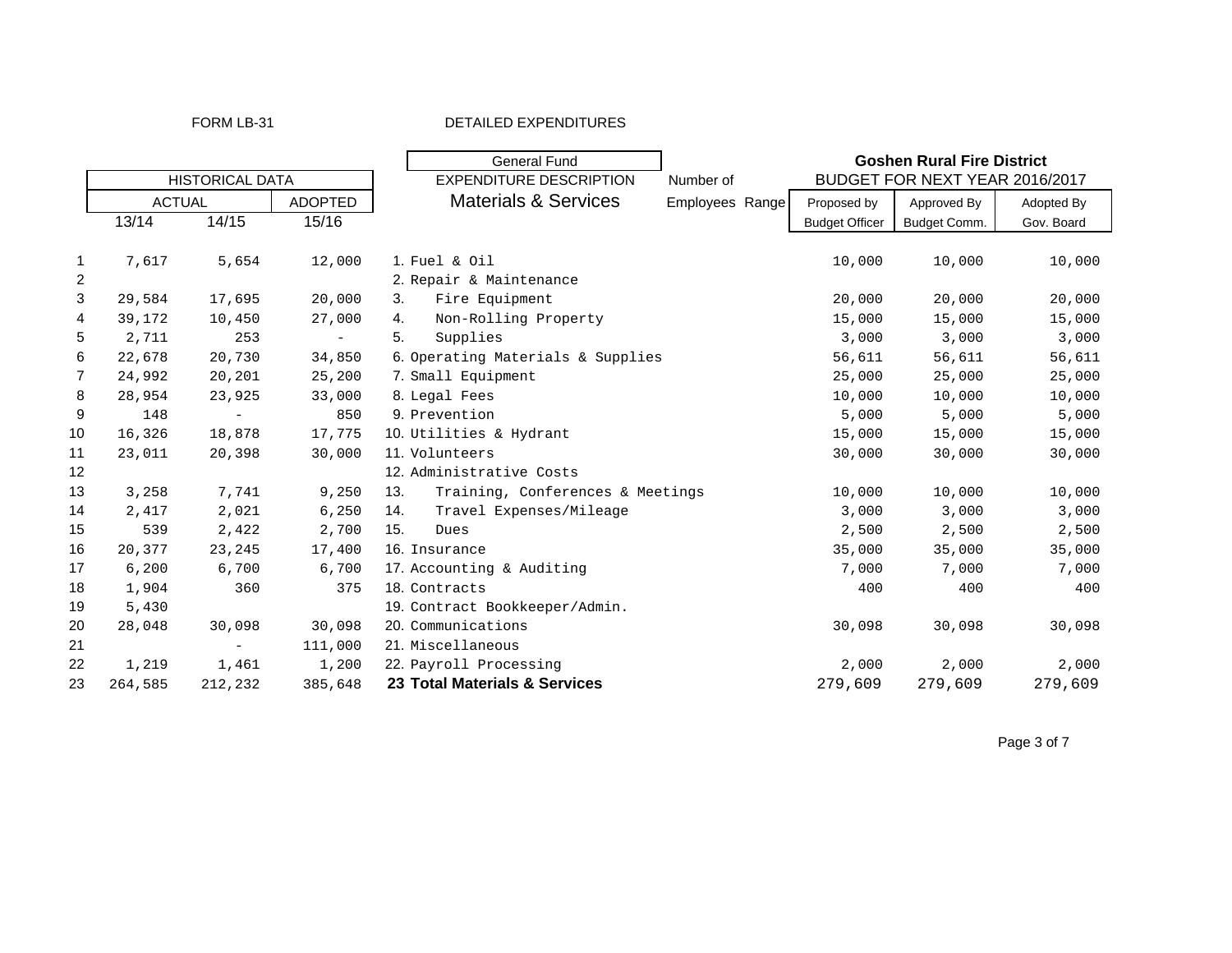| FORM LB-31 |  |
|------------|--|
|------------|--|

 $\mathbf{r}$ 

FORM LB-31 DETAILED EXPENDITURES

|                |                        |         |                          |                                        | <b>Goshen Rural Fire District</b> |  |                       |                                |            |
|----------------|------------------------|---------|--------------------------|----------------------------------------|-----------------------------------|--|-----------------------|--------------------------------|------------|
|                |                        |         |                          | <b>GENERAL FUND</b>                    |                                   |  |                       | BUDGET FOR NEXT YEAR 2016/2017 |            |
|                | <b>HISTORICAL DATA</b> |         |                          | <b>EXPENDITURE DESCRIPTION</b>         | Number of                         |  | Proposed by           | Approved By                    | Adopted By |
|                | <b>ACTUAL</b>          |         | <b>ADOPTED</b>           | <b>CAPITAL OUTLAY</b>                  | Employees Range                   |  | <b>Budget Officer</b> | Budget Comm.                   | Gov. Board |
|                | 13/14                  | 14/15   | 15/16                    |                                        |                                   |  |                       |                                |            |
|                |                        |         |                          |                                        |                                   |  |                       |                                |            |
| 1              | 65,800                 |         |                          | 1. Equipment                           |                                   |  | 13,000                | 13,000                         | 13,000     |
| 2              |                        |         |                          | 2. Personal Protective Equip.          |                                   |  |                       |                                |            |
| 3              | 2,235                  | 2,297   | 4,000                    | 3. Property Development                |                                   |  |                       |                                |            |
| 4              |                        |         |                          | 4. Potential Reserve Equipment         |                                   |  |                       |                                |            |
| 5              |                        |         |                          | 5.                                     |                                   |  |                       |                                |            |
| 6              |                        |         |                          | 6. Land Acquistion & Construction      |                                   |  |                       |                                |            |
| $\overline{7}$ |                        |         |                          | 7.                                     |                                   |  |                       |                                |            |
| 8              | 68,035                 | 2,297   | 4,000                    | 8. Total Capital Outlay                |                                   |  | 13,000                | 13,000                         | 13,000     |
| 9              |                        |         |                          | 9.                                     |                                   |  |                       |                                |            |
| 10             |                        |         | 100,668                  | 10. Contingency                        |                                   |  | 138,334               | 138,334                        | 138,334    |
| 11             |                        |         |                          | 11.                                    |                                   |  |                       |                                |            |
| 12             |                        |         |                          | 12.                                    |                                   |  |                       |                                |            |
| 13             |                        |         |                          | 13. Transfers to other Funds           |                                   |  |                       |                                |            |
| 14             |                        |         | $\overline{\phantom{a}}$ | 14.<br>Apparatus Refurbish Fund        |                                   |  |                       |                                |            |
| 15             |                        |         |                          | 15.<br>Capital Fund                    |                                   |  |                       |                                |            |
|                |                        | 107,643 | 74,132                   | Local Option Levy Debt Service)        |                                   |  |                       |                                |            |
| 16             |                        | 107,643 | 74,132                   | 16. Total Transfers to Other Funds     |                                   |  | $\overline{a}$        | $\overline{a}$                 |            |
| 17             |                        |         | 100,668                  | 17. Total Contingency                  |                                   |  | 138,334               | 138,334                        | 138,334    |
| 18             |                        |         |                          | 18.                                    |                                   |  |                       |                                |            |
| 19             | 206,329                | 383,028 | 202,722                  | 19. Total Personnal Services           |                                   |  | 303,240               | 303,240                        | 303,240    |
| 20             | 264,585                | 212,232 | 385,648                  | 20. Total Materials & Services         |                                   |  | 279,609               | 279,609                        | 279,609    |
| 21             | 68,035                 | 2,297   | 4,000                    | 21. Total Capital Outlay               |                                   |  | 13,000                | 13,000                         | 13,000     |
| 22             |                        |         |                          | 22.                                    |                                   |  |                       |                                |            |
| 23             |                        |         |                          | 23.                                    |                                   |  |                       |                                |            |
| 24             |                        |         |                          | 24.                                    |                                   |  |                       |                                |            |
| 25             |                        |         |                          | 25.                                    |                                   |  |                       |                                |            |
| 26             |                        |         |                          | 26.                                    |                                   |  |                       |                                |            |
| 27             |                        |         |                          | 27.                                    |                                   |  |                       |                                |            |
| 28             |                        |         |                          | 28.                                    |                                   |  |                       |                                |            |
| 29<br>30       |                        |         |                          | 29.<br>30.                             |                                   |  |                       |                                |            |
|                |                        |         |                          |                                        |                                   |  |                       |                                |            |
| 31             | 538,949                | 705,200 | 767,170                  | 31. Total Expenditures                 |                                   |  | 734,183               | 734,183                        | 734,183    |
| 32             | 398,825                | 293,376 | 315,920                  | 32. Unappropriated Ending Fund Balance |                                   |  | 230,000               | 230,000                        | 230,000    |
| 33             | 937,774                | 998,576 | 1,083,090                | <b>TOTAL</b><br>33.                    |                                   |  | 964,183               | 964,183                        | 964,183    |

Page 4 of 7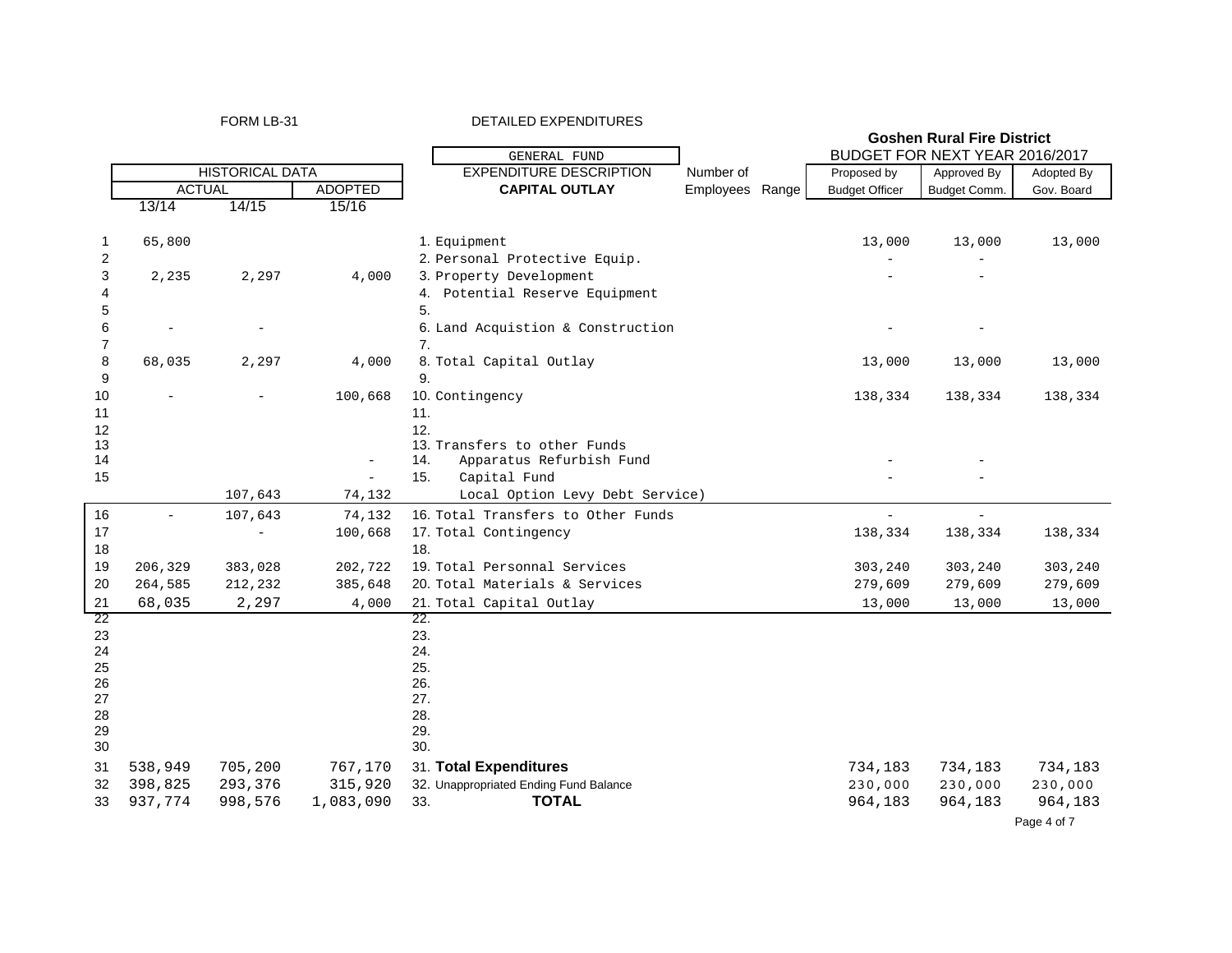# **FORM LB-11**

Purchase apparatus and major repairs

#### **RESERVE FUND**

Year this reserve fund will be reviewed to be continued or abolished.

This fund is authorized and established by resolution / ordinance numbe Date R**ESOURCES AND REQUIREMENTS** Date can not be more than 10 years after establishment.

61186 on (date) 6/11/86 for the following specified purpose: Review Year: 2016

Apparatus and Refurbish Fund Adopted Budget **DESCRIPTION** Proposed By Approved By Adopted By Second Preceding First Preceding This Year **RESOURCES AND REQUIREMENTS** Budget Officer Budget Committee Governing Body Year 2013/2014 Year 2014/2015 2015/2016 Apparatus and Refurbish Fund **RESOURCES** 1145441 145658 146445 1. Cash on hand\* (cash basis) or 146945 146945 146945 146945 146945 2 2. Working Capital (accrual basis) 2 3 3. Previously levied taxes estimated to be received 3 44 217 787 50014. Interest 500 500 500 4 5 0 5. Transferred IN, from General Fund 0 0 5 6 6 6 7 7 7 8 8 8 9145658 147445 146945 9. Total Resources, except taxes to be levied 147445 147445 147445 147445 147445 10 0 10 1111. Taxes collected in year levied **11. The set of the set of the set of the set of the set of the set of the set of the set of the set of the set of the set of the set of the set of the set of the set of the set of the se** 12 **145658 146445 146945 12. TOTAL RESOURCES** $\mathbf S$  12 REQUIREMENTS1 Capital Requirements and the control of the control of the control of the control of the control of the control of the control of the control of the control of the control of the control of the control of the control of 2 0 2 Equipment 147445 147445 147445 2 3 0 3 Loan Payment 3 4 4 5 5 5 6 6 6 7 7 7 8 8 8 9 9 9 10 10 10 11 11 11 12 12 12 13 13 13 14 14 14 15 15 15 166 145658 146445 146945 146945 16. **RESERVED FOR FUTURE EXPENDITURE** 1 00 0 0 0 0 16 17 **145658 146445 146945 17. TOTAL REQUIREMENTS 147445 147445 147445** 17 Goshen Rural Fire District Historical Data **Budget for Next Year 2016/2017** Actual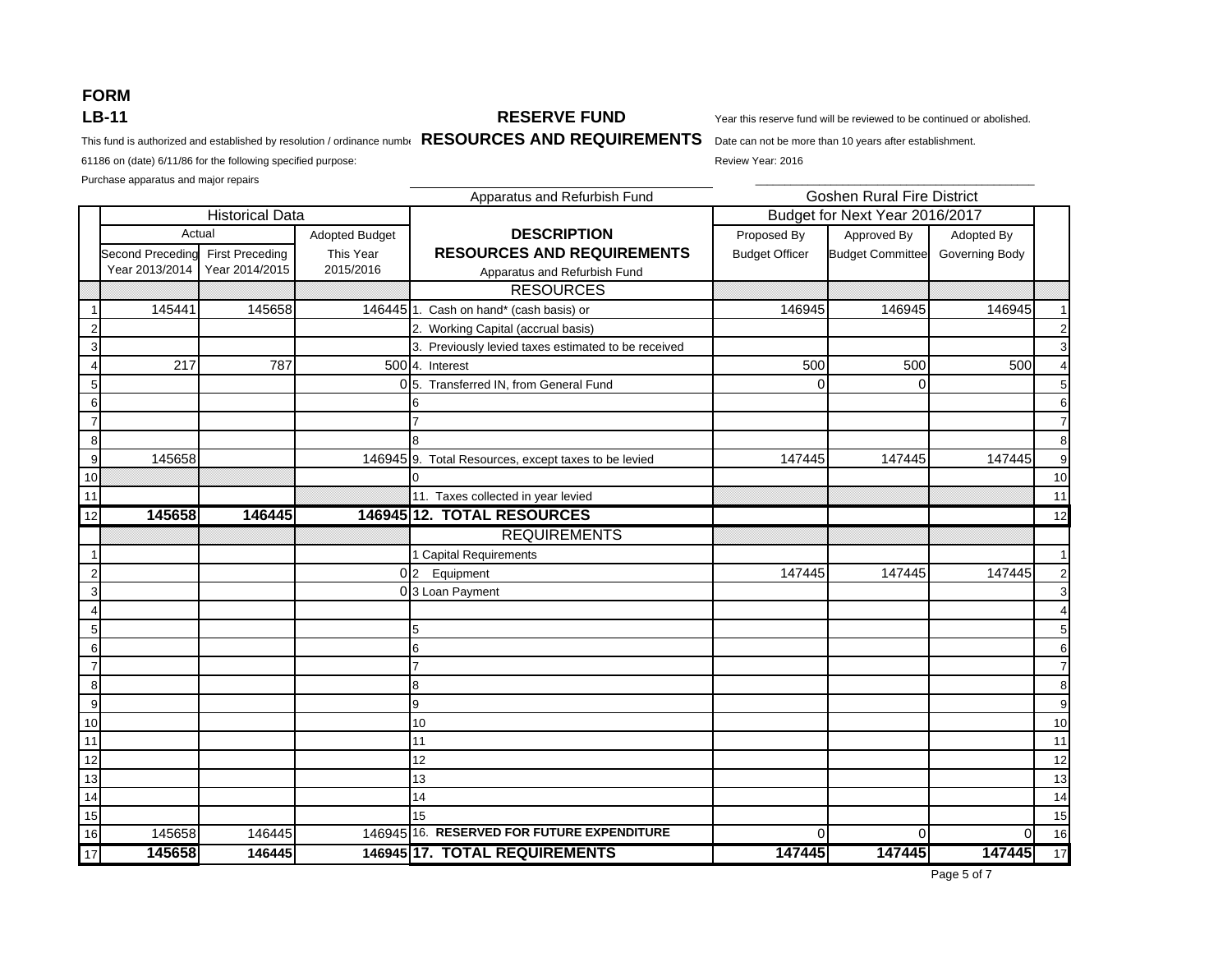# **FORM LB-11**

#### **RESERVE FUND**

Purchase equipment \_\_\_\_\_\_\_\_\_\_\_\_\_\_\_\_\_\_\_\_\_\_\_\_\_\_\_\_\_\_\_\_\_\_\_\_\_\_\_\_\_\_\_\_\_\_\_\_

Year this reserve fund will be reviewed to be continued or abolished.

This fund is authorized and established by resolution / ordinance numbe Date R**ESOURCES AND REQUIREMENTS** Date can not be more than 10 years after establishment.

61186 on (date) 6/11/86\_ for the following specified purpose: Review Year: 2016

Capital Reserve Fund Adopted Budget **DESCRIPTION** Proposed By Approved By Adopted By Second Preceding First Preceding This Year **RESOURCES AND REQUIREMENTS** Budget Officer Budget Committee Governing Body Year 2013/2014 Year 2014/2015 2015/2016 Capital Fund **RESOURCES** 122292 222432 22432 22432 1. Cash on hand\* (cash basis) or 22562 22562 22562 22562 22562 2 2. Norting Capital (accrual basis) 2. Norting Capital (accrual basis) 2. 2. Norting Capital (accrual basis) 3. Previously levied taxes estimated to be received and the state of the state of the state of the state of the state of the state of the state of the state of the state of the state of the state of the state of the state 4 140 130 130 4. Interest 130 130 130 4 5 0 5. Transferred IN, from General Fund 00 0 5 6 6 6 7 7 7 8 8 8 922432 22562 22562 22562 9. Total Resources, except taxes to be levied 22692 22692 22692 22692 22692 10 10. Taxes estimated to be received 10 11 **11 11.** Taxes collected in year levied 11. Taxes collected in year levied 11. 12 **22432 22562 22562 12. TOTAL RESOURCES 22692 22692 22692** 12 REQUIREMENTS1 Capital Requirements and the control of the control of the control of the control of the control of the control of the control of the control of the control of the control of the control of the control of the control of 2 2 Equipment 22692 22692 22692 2 3 0 3 Station Remodel 3 4 4 4 4 4 4 4 4 4  $\pm$  4 5 5 5 6 6 6 7 7 7 8 8 8 9 9 9 10 10 10 11 11 11 12 12 12 13 13 13 14 14 14 15 15 15 16 22432 22562 22562 16. **RESERVED FOR FUTURE EXPENDITURE** 00 0 16 17 **22432 22562 22562 17. TOTAL REQUIREMENTS 22692 22692 22692** 17 Goshen Rural Fire District Historical Data Budget for Next Year 2016/2017 Actual

Page 6 of 7